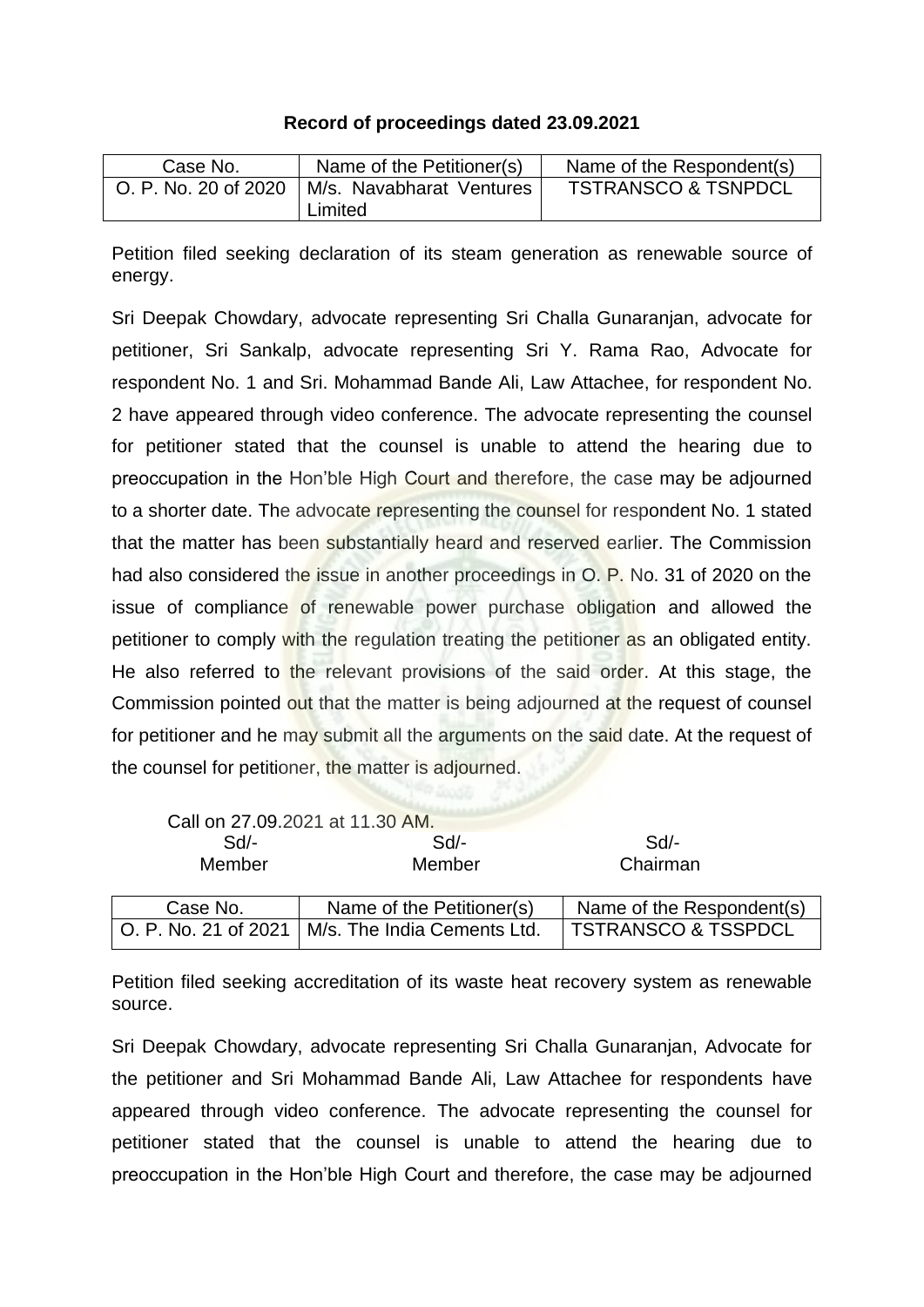to a shorter date. The representative of the respondents has no objection. Accordingly, the matter is adjourned.

|                      | Call on 27.09.2021 at 11.30 AM. |                                |
|----------------------|---------------------------------|--------------------------------|
| $Sd$ -               | $Sd$ -                          | Sd                             |
| Member               | Member                          | Chairman                       |
|                      |                                 |                                |
| Case No.             | Name of the Petitioner(s)       | Name of the Respondent(s)      |
| O. P. No. 22 of 2021 | M/s. My Home Industries         | <b>TSTRANSCO &amp; TSSPDCL</b> |
|                      | <b>Private Limited</b>          |                                |

Petition filed Seeking accreditation of its waste heat recovery system as renewable source.

Sri Deepak Chowdary, advocate representing Sri Challa Gunaranjan, Advocate for the petitioner and Sri Mohammad Bande Ali, Law Attachee for respondents have appeared through video conference. The advocate representing the counsel for petitioner stated that the counsel is unable to attend the hearing due to preoccupation in the Hon'ble High Court and therefore, the case may be adjourned to a shorter date. The representative of the respondents has no objection. Accordingly, the matter is adjourned.

| Call on 27.09.2021 at 11.30 AM. |               |          |
|---------------------------------|---------------|----------|
| Sd/-                            | $Sd$ -        | Sd       |
| Member                          | <b>Member</b> | Chairman |

| Case No. | Name of the Petitioner(s) | Name of the Respondent(s)                                                                       |
|----------|---------------------------|-------------------------------------------------------------------------------------------------|
|          | (PNG)                     | O. P. No. 23 of 2021   M/s. Prashanth Narayan G   TSTRANSCO, its CGMTSSPDCL &<br><b>TSSPDCL</b> |
|          |                           |                                                                                                 |

Petition filed seeking directions to the respondents to approve long term open access (LTOA).

Sri Deepak Chowdary, advocate representing Sri. Challa Gunaranjan, Advocate for petitioner and Sri Mohammad Bande Ali, Law Attachee for respondents have appeared through video conference. The advocate representing the counsel for the petitioner stated that the counsel is unable to attend the hearing due to preoccupation in the Hon'ble High Court and therefore, the case may be adjourned to a shorter date. The advocate also stated that there are certain developments and thus, there is an urgency in the matter. The representative of the respondents has no objection. Accordingly, the matter is adjourned.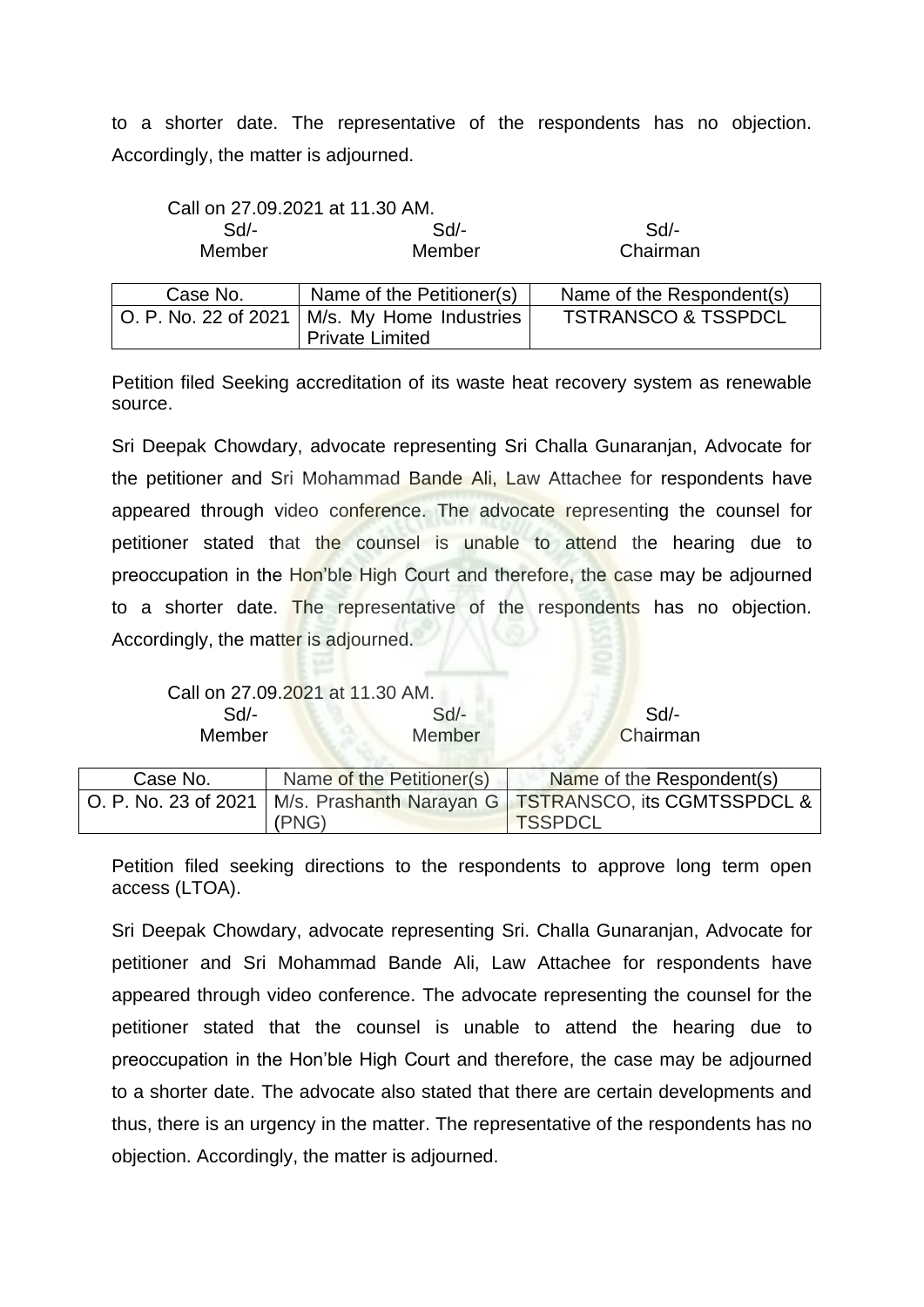|                      | <u> UU II LIIUU ILULII ULIIIUU INNII</u> |                                |
|----------------------|------------------------------------------|--------------------------------|
| $Sd$ -               | $Sd$ -                                   | Sd                             |
| Member               | Member                                   | Chairman                       |
| Case No.             | Name of the Petitioner(s)                | Name of the Respondent(s)      |
| O. P. No. 24 of 2021 | M/s. Prashanth Narayan G<br>(PNG)        | <b>TSSPDCL &amp; TSTRANSCO</b> |

Call on 27.09.2021 at 11.30 AM.

Petition filed seeking the energy generated fed into the grid for the period before open access as deemed purchase of licensee or pay for the same.

Sri Deepak Chowdary, advocate representing Sri. Challa Gunaranjan, Advocate for petitioner and Sri Mohammad Bande Ali, Law Attachee for respondents have appeared through video conference. The advocate representing the counsel for the petitioner stated that the counsel is unable to attend the hearing due to preoccupation in the Hon'ble High Court and therefore, the case may be adjourned to any other date. The representative of the respondents has no objection. Accordingly, the matter is adjourned.

|                      | Call on 28.10.2021 at 11.30 AM.   |                                      |
|----------------------|-----------------------------------|--------------------------------------|
| $Sd$ -               | $Sd$ -                            | Sd                                   |
| Member               | Member                            | Chairman                             |
|                      |                                   |                                      |
| Case No.             | Name of the Petitioner(s)         | Name of the Respondent(s)            |
| O. P. No. 37 of 2021 | M/s.<br>&<br><b>BVM</b><br>Energy | <b>TSTRANSCO &amp; TSSPDCL &amp;</b> |
|                      | Residency Pvt. Ltd.               | its officers                         |

Petition filed seeking the energy generated fed into the grid for the period before open access as deemed purchase of licensee or pay for the same.

Sri Deepak Chowdary, advocate representing Sri. Challa Gunaranjan, Advocate for petitioner and Sri Mohammad Bande Ali, Law Attachee for respondents have appeared through video conference. The advocate representing the counsel for the petitioner stated that the counsel is unable to attend the hearing due to preoccupation in the Hon'ble High Court and therefore, the case may be adjourned to any other date. The advocate also stated that the counter affidavit is yet to be filed in the matter, as it is coming for the first time after notice. The representative of the respondents sought time for filing counter affidavit. The Commission observed that the counter affidavit shall be filed within three weeks duly serving a copy of the same to the counsel for the petitioner through email or physical form and the rejoinder, if any, shall be filed on or before the date of hearing weeks duly serving a copy of the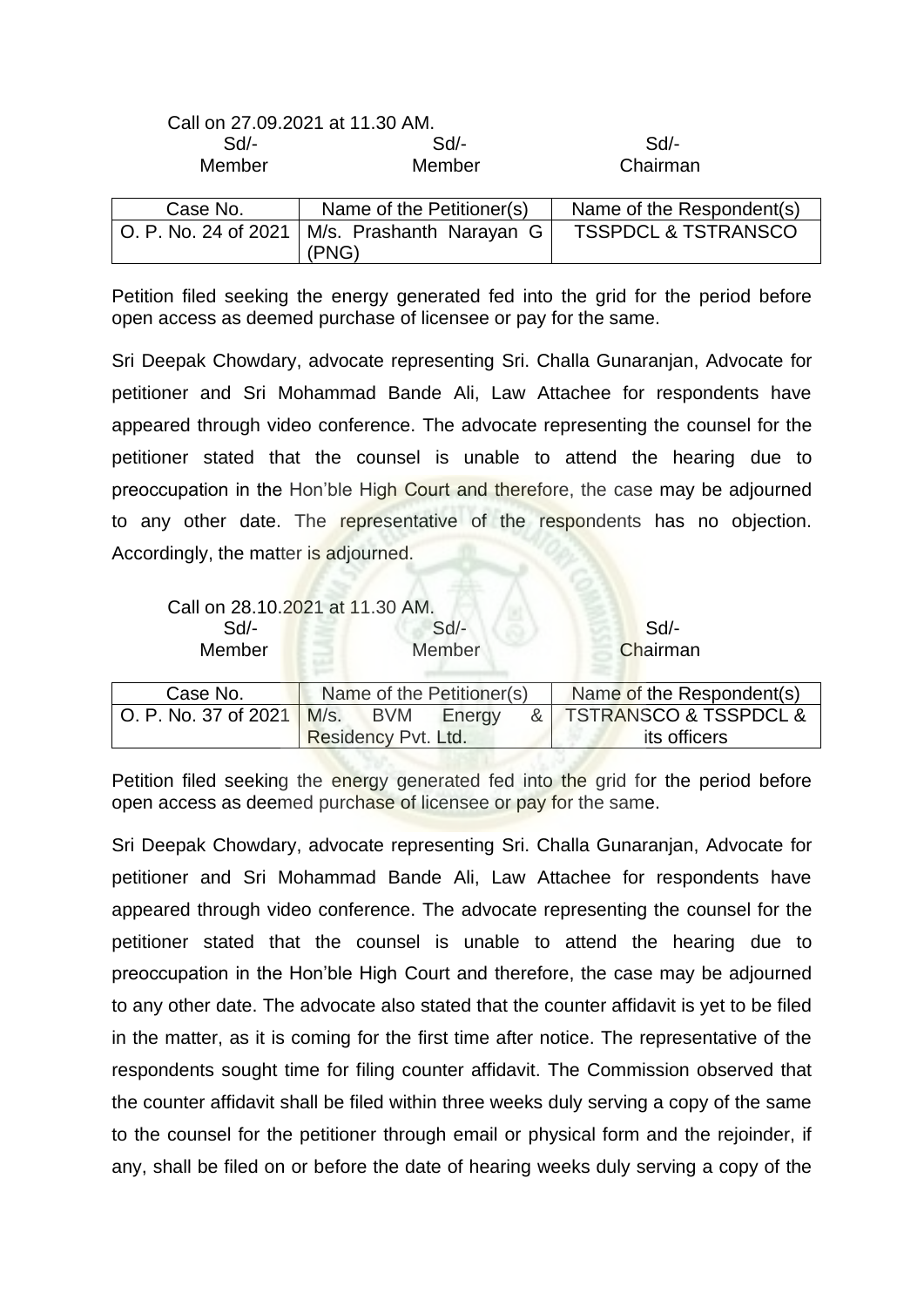same to the respondents through email or physical form. Accordingly, the matter is adjourned.

|          | Call on 28.10.2021 at 11.30 A.M. |                                                                      |
|----------|----------------------------------|----------------------------------------------------------------------|
| Sd/-     | $Sd$ -                           | Sd/-                                                                 |
| Member   | Member                           | Chairman                                                             |
| Case No. | Name of the Petitioner(s)        | Name of the Respondent(s)                                            |
|          |                                  | $\cap$ P No 16 of 2017   M/s Sundow Properties   TSSPDCI & TSTRANSCO |

 $\overline{\phantom{0}}$ 

| <b>0000 110.</b>     | $\sim$  | $\sim$ . The contract that is the contract of the contract of the contract of the contract of the contract of the contract of the contract of the contract of the contract of the contract of the contract of the contract of t |
|----------------------|---------|---------------------------------------------------------------------------------------------------------------------------------------------------------------------------------------------------------------------------------|
|                      |         | O. P. No. 16 of 2017   M/s. Sundew Properties   TSSPDCL & TSTRANSCO                                                                                                                                                             |
|                      | Limited |                                                                                                                                                                                                                                 |
| I. A. No. 25 of 2017 |         |                                                                                                                                                                                                                                 |

Petition filed seeking transfer of distribution assets falling within the area of SEZ area.

I. A. filed seeking directions to respondent No. 1 to disconnect the consumers pertaining to SPL's licence area and handover the assets to the petitioner and also to the respondent No. 2 to grant transmission connectivity at 33 KV level on two Nos. of 33 KV SPL feeders.

Sri Samiskrith Rao, advocate representing M/s. J. Sagar Associates, counsel for petitioner and Sri Mohammad Bande Ali, Law Attachee for respondents have appeared through conference. The advocate representing the counsel for the petitioner stated that further time may be granted for filing rejoinder in the matter. He also stated that a letter to that effect has been submitted to the Commission seeking adjournment of the case. The representative of the respondents has no objection. In view of the request made by the advocate representing the counsel for petitioner, the matter is adjourned.

|                     | Call on 28.10.2021 at 11.30 AM. |                           |
|---------------------|---------------------------------|---------------------------|
| $Sd$ -              | $Sd$ -                          | Sd                        |
| Member              | Member                          | Chairman                  |
|                     |                                 |                           |
| Case No.            | Name of the Petitioner(s)       | Name of the Respondent(s) |
| O. P. No. 4 of 2021 | M/s. Sundew Properties Limited  | $-$ None $-$              |

Petition filed seeking determination of tariff for the power procured by it / to be charged to its consumers with TSSPDCL tariff as the ceiling tariff.

Sri Samiskrith Rao, Advocate representing M/s. J. Sagar Associates for petitioners has appeared through video conference. The advocate representing the counsel for the petitioner stated that further time may be granted for filing rejoinder in the other